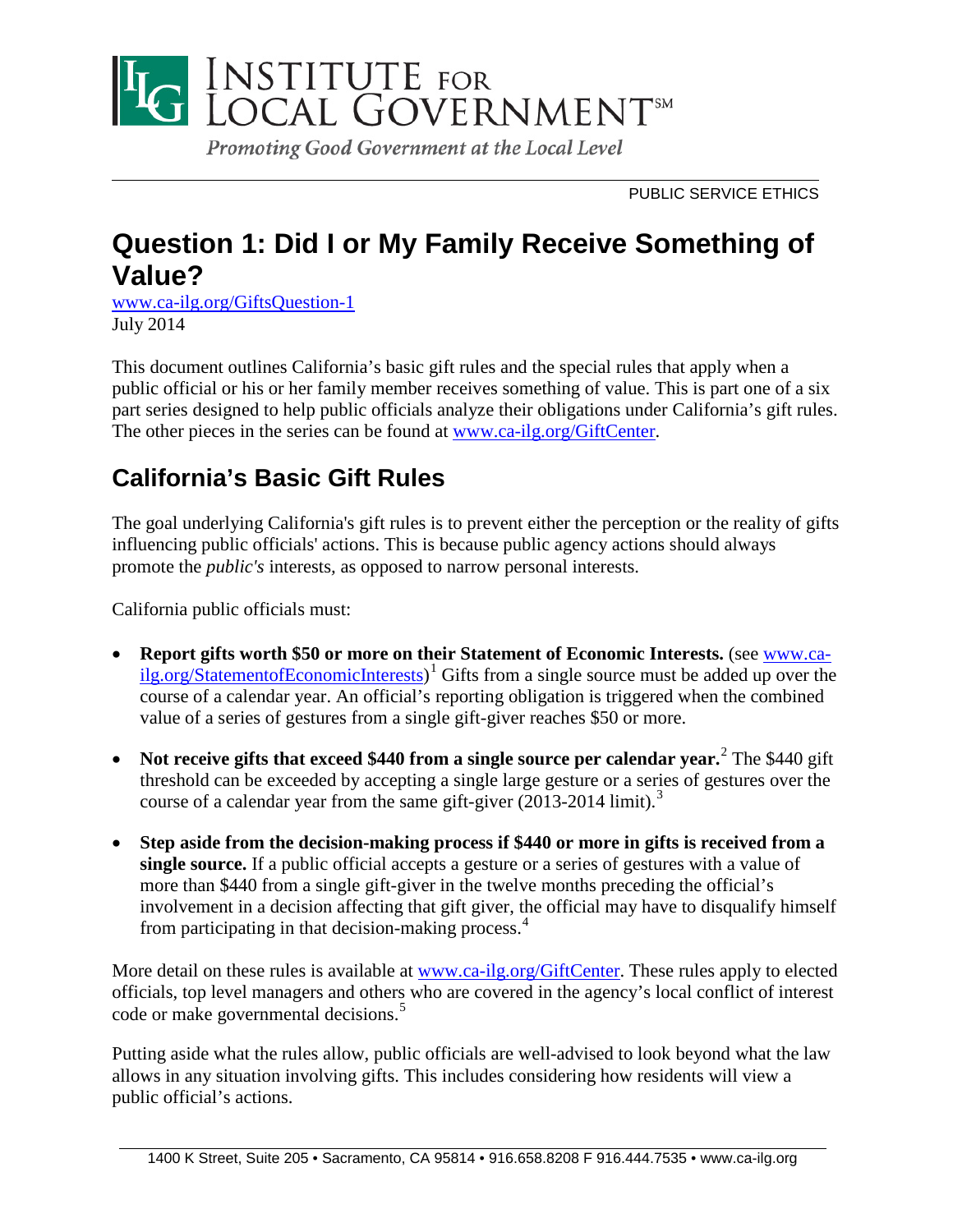#### **What's a "Gift" for Purposes of the Rules?**

A public official receives a gift for purposes of California's gift rules any time the official receives anything that:

- Has a monetary value and
- Provides the official with a personal benefit
- For which the official doesn't pay full value<sup>[6](#page-5-5)</sup>

Gifts can be:

- Tangible or intangible
- Real property or personal property
- Goods or services<sup>[7](#page-5-6)</sup>

Under some circumstances, gifts that an official's family receives are considered gifts to the official for purposes of California's gift rules.

#### **Compliance Strategy: Questions for Public Officials to Ask About Nice Gestures (Gifts)**

One way to analyze one's likely obligations under California's gift rules is to ask:

- **Did I or my family receive something of value?** [\(www.ca-ilg.org/GiftsQuestion-1\)](http://www.ca-ilg.org/GiftsQuestion-1)
- **What is its value?** [\(www.ca-ilg.org/GiftsQuestion-2\)](http://www.ca-ilg.org/GiftsQuestion-2)
- **Who gave it to me?** [\(www.ca-ilg.org/GiftsQuestion-3\)](http://www.ca-ilg.org/GiftsQuestion-3)
- **Did I do something in exchange for what I received?** [\(www.ca-ilg.org/GiftsQuestion-4\)](http://www.ca-ilg.org/GiftsQuestion-4)
- **What kind of gift is it and do special rules apply as a result?** [\(www.ca-ilg.org/GiftsQuestion-5\)](http://www.ca-ilg.org/GiftsQuestion-5)
- **Which of the permitted courses of action do I want to take with respect to the gift?** [\(www.ca-ilg.org/GiftsQuestion-6\)](http://www.ca-ilg.org/GiftsQuestion-6)

Explanations of each of questions are available at [www.ca-ilg.org/GiftCenter.](http://www.ca-ilg.org/GiftCenter)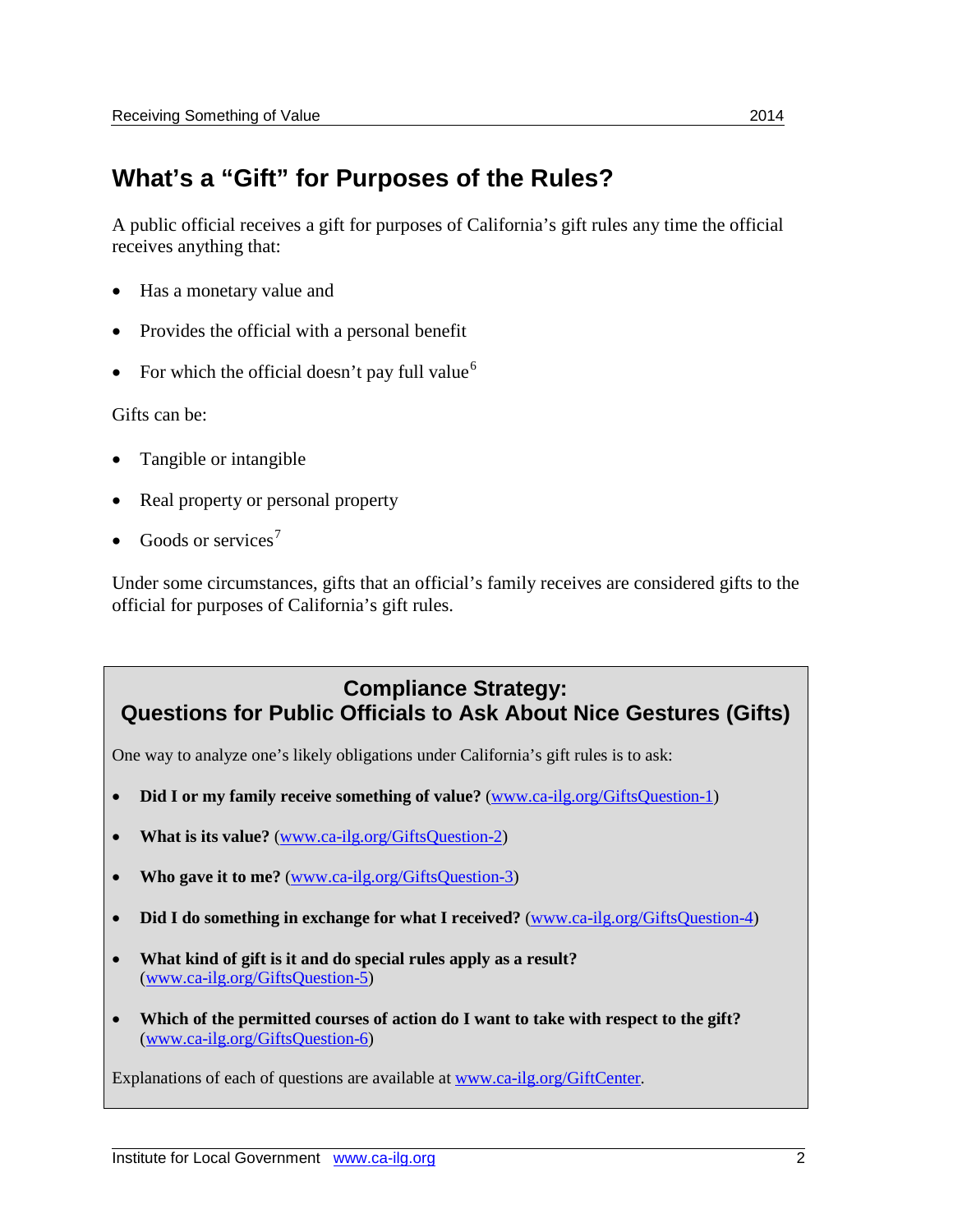# **Examples of Gifts**

The following list illustrates the kinds of gestures to be alert to.

- **Money.** Gifts of cash, particularly from those who have matters pending before one's agency, are particularly risky (they can look like bribes to both law enforcement officials and the public).
- **Loans and Debt Forgiveness.** Loans can also be gifts if not made at market rates.<sup>[8](#page-5-7)</sup> Similarly, if someone forgives a loan or waives all or part of timely payment of amount due, such gestures would be a gift.<sup>[9](#page-5-8)</sup> Loans from those who work at an agency are prohibited outright. $10$
- **Tangible Items.** Gift items include such gestures as receiving free or discounted meals, beverages, bottles of wine or liquor, food items, sporting equipment, furniture, appliances, art, office equipment or supplies, computers, media, electronics, jewelry, fancy pens, automobiles, watercraft, books, clothes and tools.
	- **Note:** The *use* of an item without paying the full market value of that use can be a gift (for example, the use of a vehicle or art object). Anytime you borrow an item or receive something on loan can be a gift if one doesn't pay for it.
- **Activities.** Gifts of activities include free or discounted access to 1) sporting or entertainment events and 2) recreational facilities (for example, golf courses/greens fees, free memberships in clubs and lift tickets for skiing and snowboarding). Certain kinds of free or discounted travel expenses can be a gift, including transportation (including in privately-owned vehicles) and lodging (including in privately-owned homes).
- **Services.** Receiving free or discounted services can also be a gift. Examples include free or discounted utility services (including phone, cable and internet) or personal services (including construction, accounting, legal, interior design, real estate, consulting, property maintenance, information technology, personal care or grooming).
- **Winning Prizes and Drawings.** If the prize is related to someone's status as a public servant (for example, a drawing at a meeting of local officials), the prize is a gift and is subject to the reporting and limit requirements.<sup>[11](#page-5-10)</sup> Otherwise, the prize needs to be reported as income.<sup>[12](#page-5-11)</sup> Winning an agency raffle also involves receiving a gift if the prize came from someone outside the agency.[13](#page-5-12)
- **Receiving Lodging and Other Uses of Real Property.** Free or discounted lodging, rent, stays at vacation properties and purchases of property can be gifts.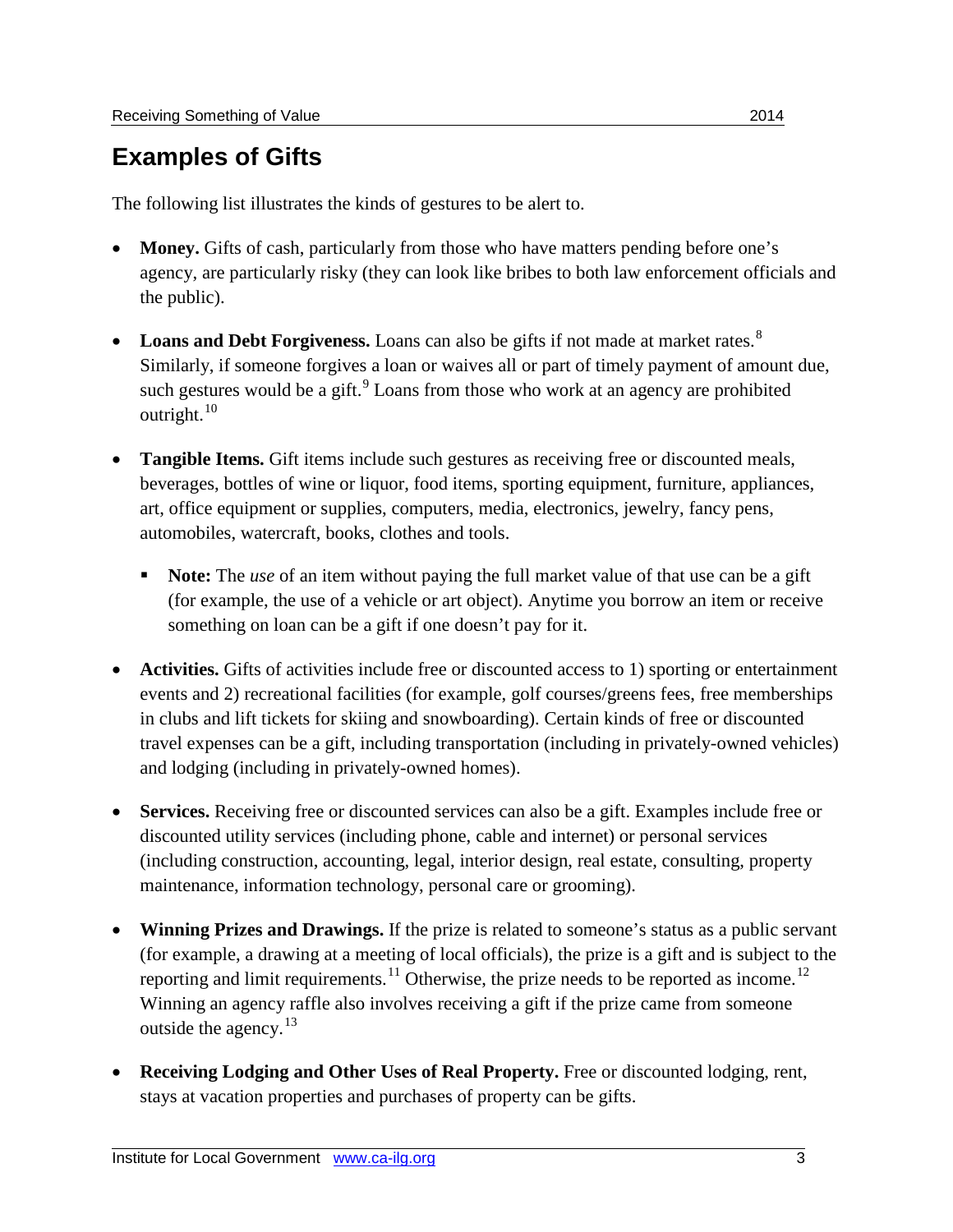• **Discounts or Rebates Not Available to Others.** A rebate or a discount in the price of anything of value unless the rebate or discount is offered in the ordinary course of business without regard to official status.<sup>[14](#page-5-13)</sup>

Note that the Fair Political Practices Commission has recognized a variety of exceptions (see [www.ca-ilg.org/GiftsQuestion-5\)](http://www.ca-ilg.org/GiftsQuestion-5) to what constitutes a gift.<sup>[15](#page-5-14)</sup>

# **Gifts to Family Members Can Be a Gift to Official**

The rules also recognize that people might try to curry favor with public servants by giving gifts to their family members. As a result, gifts given to an official's family may be considered a gift to the official for the full value of the gift.<sup>[16](#page-5-15)</sup> The regulation defines "family" for this purpose (which generally includes spouses, partners and dependent children).<sup>[17](#page-5-16)</sup>

There may be exceptions under some circumstances if the official can demonstrate an established working, social or other relationship between the family member and the gift giver.<sup>[18](#page-5-17)</sup> In addition, there must not be evidence suggesting that the gift giver intended to influence the official. <sup>[19](#page-5-18)</sup> Such evidence can include:

- The gift giver is involved in an action or decision before the official's agency or a decision before the agency in the prior twelve (12) months.
- The gift giver has a contract or is engaged in a business that regularly seeks contracts with the agency.
- The gift giver is engaged in a business that regularly comes before the agency for the purpose of receiving a license, permit or other entitlement.<sup>[20](#page-5-19)</sup>

The Fair Political Practices Commission's regulations provide more detail about the kinds of circumstances that suggest a gift giver gave a gift to an official's family member with the purpose of influencing the official.<sup>[21](#page-5-20)</sup>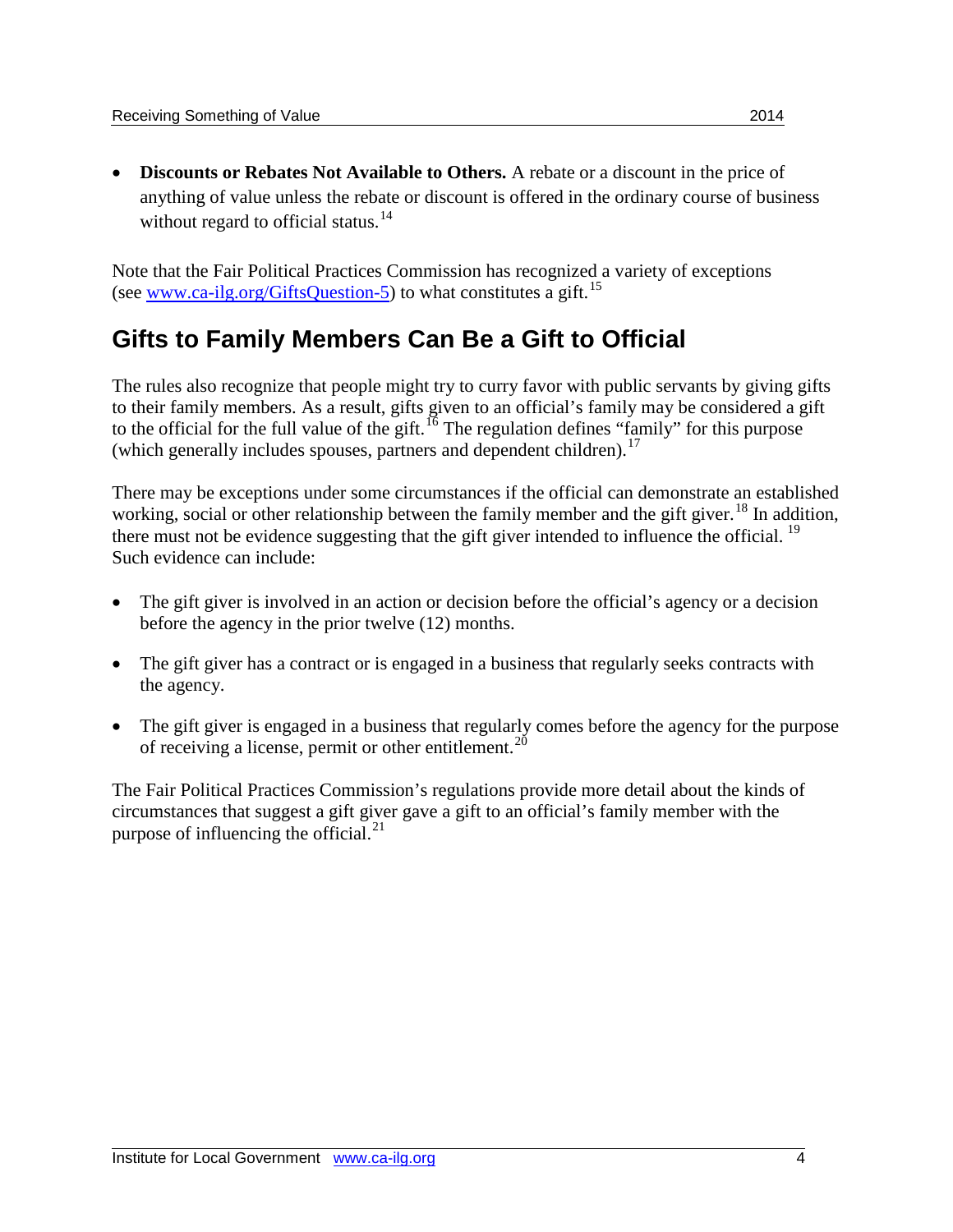#### **About This Resource**

This document is a service of the Institute for Local Government (ILG) whose mission is to promote good government at the local level with practical, impartial, and easy-to-use resources for California communities.

As part of its mission of promoting good government at the local level, the Institute tries to help local officials understand those rules.

These informational materials, however, are not legal advice. Attorneys can and do disagree on how to interpret the rules in this area. In addition, the rules can and do change over time.

Officials are encouraged to consult with an attorney or relevant regulatory authorities for up-todate information and advice on specific situations.

 $ILG$  is the nonprofit  $501(c)(3)$  research and education affiliate of the League of California Cities and the California State Association of Counties. For more information and to access the Institute's resources on gift rules public officials go t[o www.ca-ilg.org/GiftCenter.](http://www.ca-ilg.org/GiftCenter)

The Institute welcomes feedback on this resource:

- *Email:* [ethicsmailbox@ca-ilg.org](mailto:ethicsmailbox@ca-ilg.org) Subject: Question 1: Did I or My Family Receive [Something of Value?](http://www.ca-ilg.org/GiftsQuestion-1)
- *Mail:* 1400 K Street, Suite 205 Sacramento, CA 95814